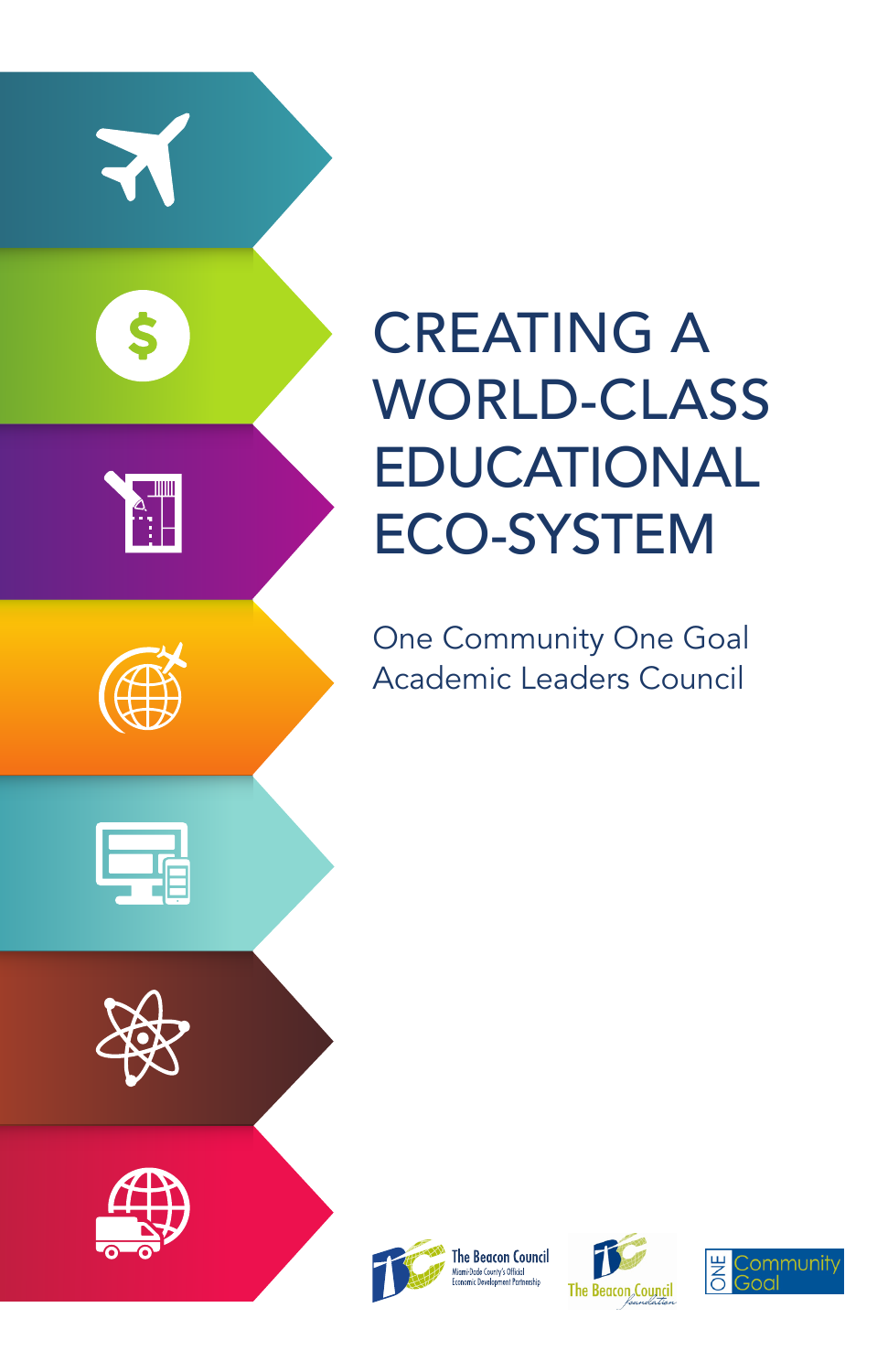# CREATING A WORLD-CLASS EDUCATIONAL ECO-SYSTEM

One Community One Goal • Academic Leaders Council

The purpose of **One Community One Goal** is to provide Miami-Dade County with a roadmap for its future economic growth. It offers strategic recommendations aimed at creating an environment where significant job creation occurs with a focus on new higher-paying jobs in target industries.

Education is the foundation of One Community One Goal (OCOG) and OCOG's Academic Leaders Council (ALC), led by Florida International University (FIU) President Mark B. Rosenberg and The Beacon Council's President and CEO, Larry K. Williams, continues to focus on closing workforce and skill gaps.

The ALC is now in its third full year of deliberations. New and expanded degree and training programs have been planned and implemented as a consequence of OCOG directives. Each of our institutions continues to develop and deepen their strategies to leverage and advance the OCOG targeted industries.

Building and preserving intellectual capital is one of the major themes we are addressing as a result of our ALC alliance. Our members, listed below, are diverse and creative in our interpretation and approaches, but we are unified in our commitment to advance local economic and educational development!

- Dr. Roslyn Artis, President of Florida Memorial University
- Sister Linda Bevilacqua, President of Barry University
- Mr. Alberto M. Carvalho, Superintendent of Miami-Dade County Public Schools
- Monsignor Franklyn Casale, President of St. Thomas University
- Dr. Thomas J. LeBlanc, Interim President, Executive Vice President and Provost of University of Miami
- Dr. Eduardo Padron, President of Miami Dade College
- Dr. Mark B. Rosenberg, President of Florida International University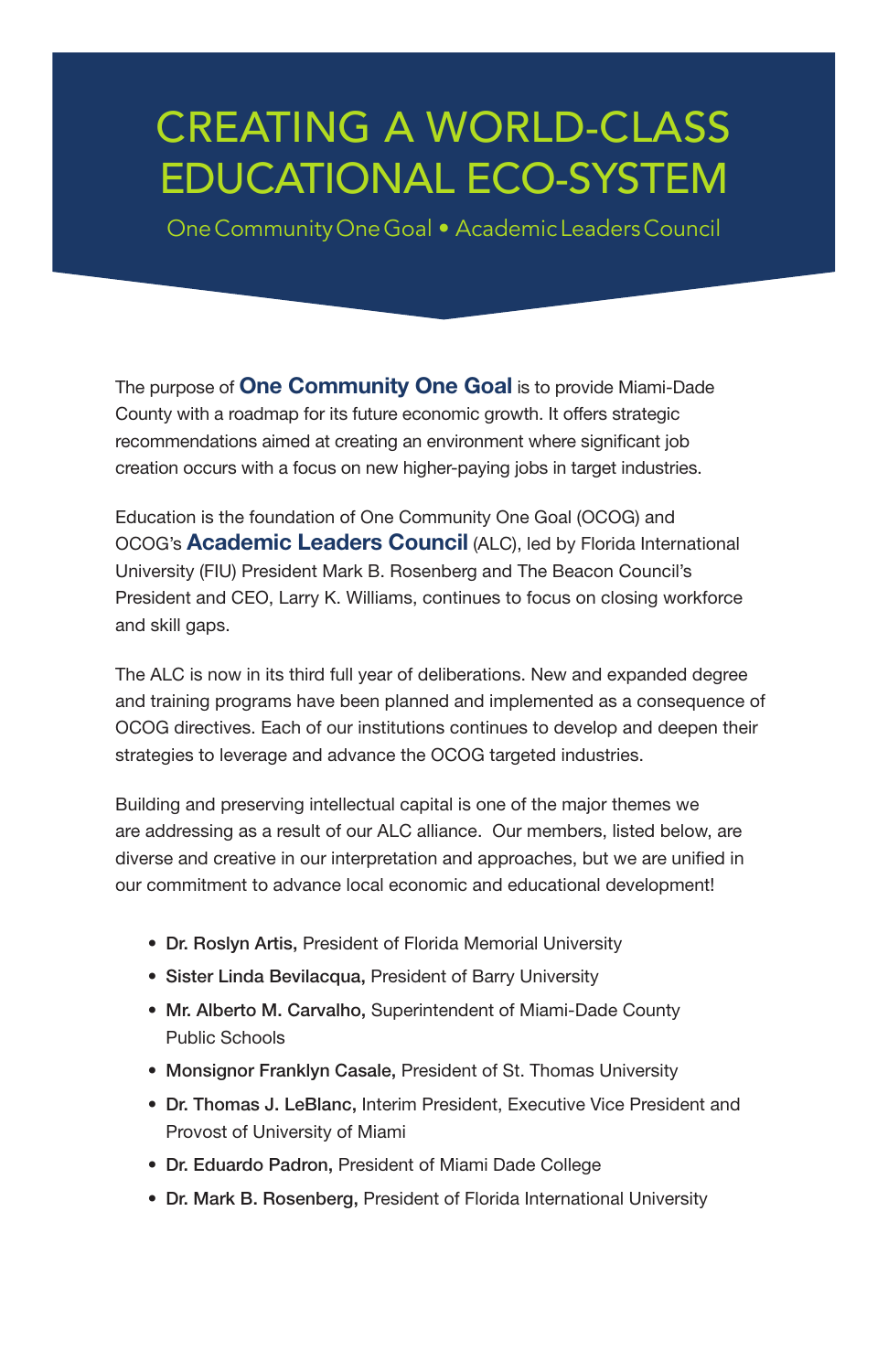

M-DCPS students have the opportunity to obtain industry certification credentials recognized in the United States and throughout the world. These earned certifications indicate mastery of competency in specific areas of knowledge, skills and processes. For the 2014-15 school year, M-DCPS increased its industry certification offerings from 41 the previous year to 69.

This summer, there are 535 students completing their internship requirements in the OCOG targeted industries. A huge thank you to our business and community partners for providing this valuable experience in preparing our students to be career-ready.



#### Banking & Finance

- Miami-Dade County Public Schools (M-DCPS) offers Finance and International Business Career Academy programs at 15 school sites.
- Quickbooks and Microsoft Office User Specialist (MOS) industry certifications were awarded to students in the 2014-15 school year.
- Partnering with FIU College of Business, 22 students received Bloomberg certification.
- Finance students apply classroom learning at 13 school-based credit unions through the South Florida Educational Federal Credit Union with one additional branch at Coral Reef SHS during the 2014-15 school year.



#### Creative Design

- M-DCPS offers 3D Animation, Commercial Art, Digital Audio Production, Fashion Marketing, Fashion Technology and TV Production programs throughout various district high schools.
- Industry certifications awarded to students in the 2014-15 school year included: Autodesk, Final Cut Pro, Adobe Premier Pro.



#### Hospitality & Tourism

- M-DCPS offers Hospitality and Tourism career academy programs at 14 school sites with various strands in Culinary, Hotel Management, Event Planning and Sports and Entertainment Management.
- Industry certifications in Serv Safe, Front Desk Supervisor, Microsoft Office Specialist, and Dreamweaver are offered in these programs.
- Established a partnership with Courtyard Marriott to work on a three-year project to enhance work-based learning experiences throughout their Miami properties.



#### Information Technology

- Digital Media is offered in 25 high schools.
- M-DCPS offers Game Simulation, Java, Network Support Services, Web Development courses throughout district secondary schools.
- One new school site will offer a Cybersecurity Academy for the 2015-16 school year.
- Industry certifications were awarded to students in the areas of Microsoft Technology Associate-Networking, Gaming, Mobile Development; with Toon Boom Animation to be added during the 2015-16 school year.



#### Life Sciences & Health Care

- M-DCPS offers Agri-Technology, Animal Biotechnology, Pharmacy Technician and Veterinary Assisting pathways throughout the district.
- Several industry certifications in Life Sciences and Health Care are offered to students and include Certified Medical Assistant, Certified Veterinary Assistant, EKG, and EMT.



#### Trade & Logistics

- Two new school sites will offer a Global Trade and Logistics Academy for the 2015-16 school year: Miami Central Senior High School and Ronald W. Reagan/Doral Senior High School.
- Plans are in place to offer the Global Logistics Associate industry certification.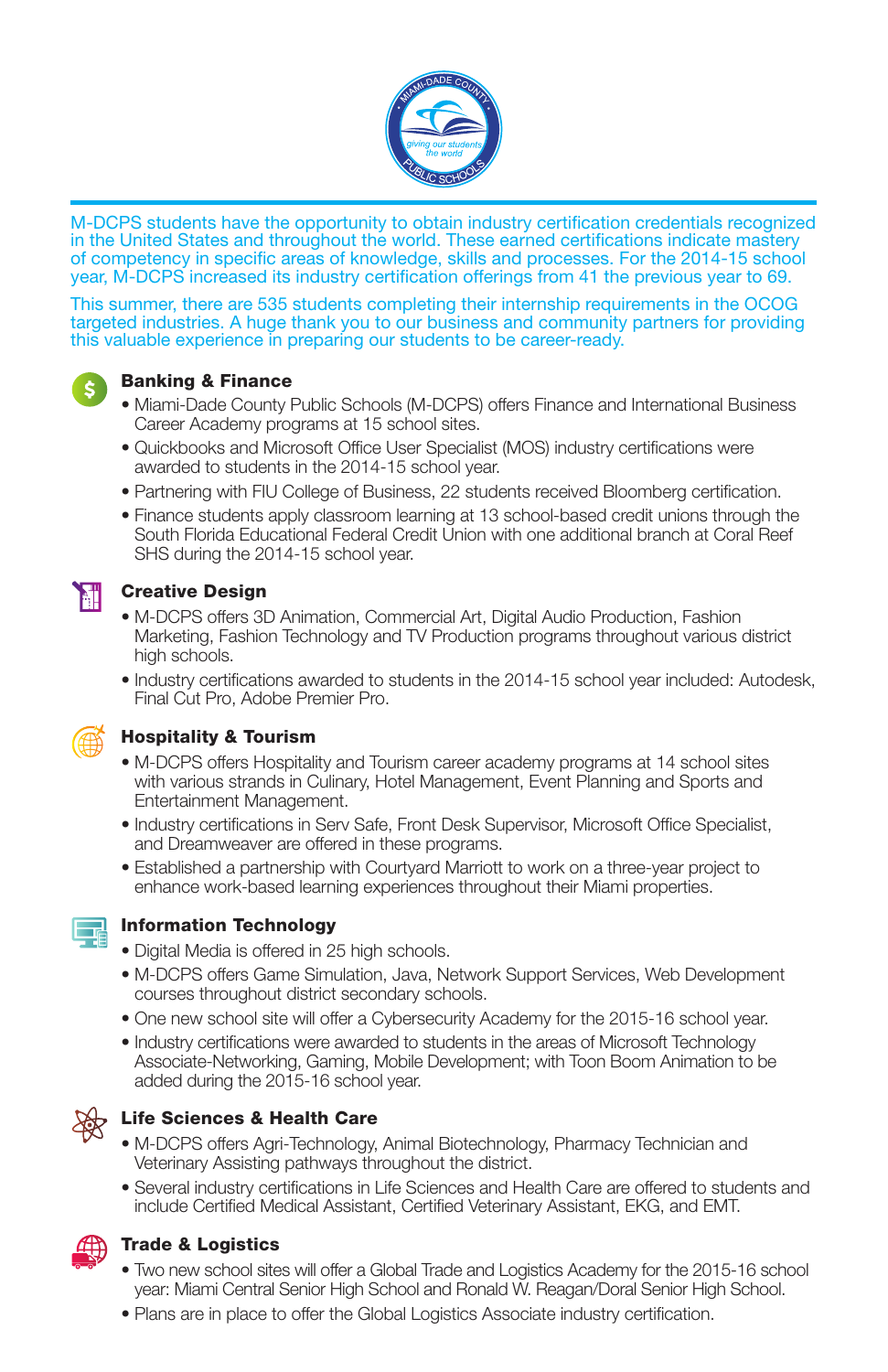

From 2013-14, UM awarded 2,633 bachelors, 1,045 masters, 414 J.D.s, 160 M.D.s, 154 Ph.Ds, 87 other doctorates, and 15 certificates.

49,600 UM Alumni live in Miami-Dade County.

Research and sponsored program expenditures totaled \$331 million (FY14). UM ranked 59th of all universities in expenditures of federal funds for research and development (FY12).

U.S. News ranked two UM graduate programs among the top 10 in its 2015 edition of Best Graduate Schools: the Miller School's Physical Therapy program (No. 9) and the School of Law's Tax Law program (No. 5).

At a past UM New Student Convocation, three-time Pulitzer Prize-winning journalist and bestselling author Thomas Friedman gave freshman a look at the world today – a place where "average is now over" and jobs must be invented and reinvented.



#### **Entrepreneurship**

- At The Launch Pad, entrepreneurial-minded students receive assistance in conceptualizing and establishing businesses. The Launch Pad assists with developing business plans, assigning a business coach, and teaching students the basics of running a business.
- The Launch Pad has assisted in launching 159 companies locally, 78 of which are directly related to the target industries and have produced 263 jobs.



#### Life Sciences & Health Care

- Groundbreaking November 2015: The University of Miami Simulation Hospital at the School of Nursing & Health Studies
- The 41,000 sq. ft facility will replicate a functioning hospital and outpatient clinic.
- The simulation hospital is structured with dedicated and flexible space to accommodate multiple learning environments and diverse needs, to enhance interprofessional education and collaboration.
- The goal of the Simulation Hospital is to enrich the learning experience, encourage collaboration, and educate well-rounded and culturally-competent professionals who will impact healthcare locally, nationally and globally.

## **Barry University**

At Barry University, a new essential component of all undergraduate degrees is "Fostering Personal and Social Responsibility through Experiential Learning."

Barry offers career-specific targeted information and employment fairs for our students and potential employers.

Barry created a pre-shadowing program for undergraduates that is offered during the year and a special job shadowing day during Spring Break.



#### Banking & Finance

- A new dual degree, MS/MBA Master of Science in Sports Exercise Performance Psychology and Master of Business Administration - was launched.
- The School of Business created a mandatory one-credit course for all juniors and seniors. The course addresses topics such as developing professional profiles, creating introductory letters, using social media appropriately, negotiating one's salary and networking skills, etc.
- The Student Managed Investment Fund researches and invests a smaller portion of the University's endowment funds.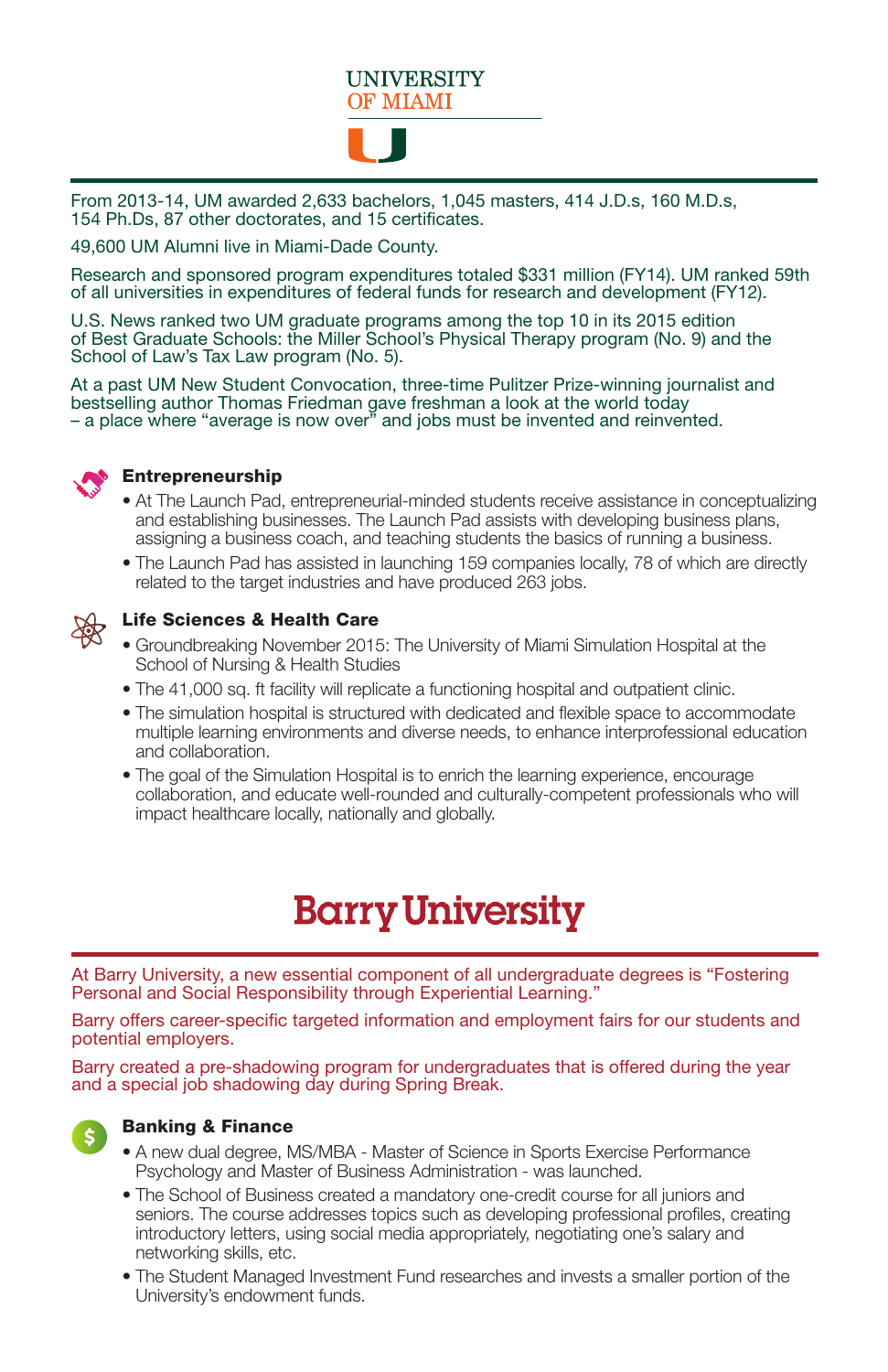

#### Information Technology

• The Computer Information Science degree program was completely redesigned, including two specialization options - Computer Security and Multimedia.



#### Life Sciences & Health Care

- Barry now offers the following degree programs in a variety of learning formats (independent online; synchronous and interactive video conferencing; face-to-face).
	- Master of Science in Anesthesiology
	- Generic Doctor of Nursing Practice (DNP)
	- Doctor of Nursing Practice (DNP) with specialization in Anesthesiology
- A new doctoral degree program, Doctor of Occupational Therapy, was approved by the Board of Trustees in May and will be offered in a blended learning format.
- A Bachelor of Science degree with a specialization in Health Services Administration is now offered totally online.
- The new undergraduate degree in Sport, Exercise and Performance Psychology, one of the only in the State, was launched.



Florida Memorial University is uniquely positioned to contribute to South Florida's vibrant economy by training students in high demand fields who are well prepared to join the workforce. In addition to the programmatic highlights below, FMU has restructured its Career Services Center to focus on developing clear pathways into the workforce from the moment students set foot on campus.



#### Aviation

- 2015 saw the largest graduating class of Aviation Management Majors in the program's history.
- FMU's Director of Aviation, Captain A. J. Tolbert, was elected to serve a three-year term on the Board of Trustees for the Aviation Accreditation Board International (AABI).
- FMU's Department of Aviation & Safety again co-hosted a Summer Aviation Career Education Camp with the Federal Aviation Administration, the Organization of Black Aerospace Professionals and the National Black Coalition of Federal Aviation Employees.



#### Hospitality & Tourism

• Developing an undergraduate degree in Hospitality and Tourism



#### Life Sciences & Health Care

- FMU researchers have submitted compounds to the National Cancer Institute and have received promising information on drugs that were tested against 60 different cancer cell lines.
- The university is strategically positioning itself to launch a School of Health Sciences.



#### Trade & Logistics

- Developing an undergraduate program in Trade and Logistics
- Launching "Entrepossible: Center for Entrepreneurship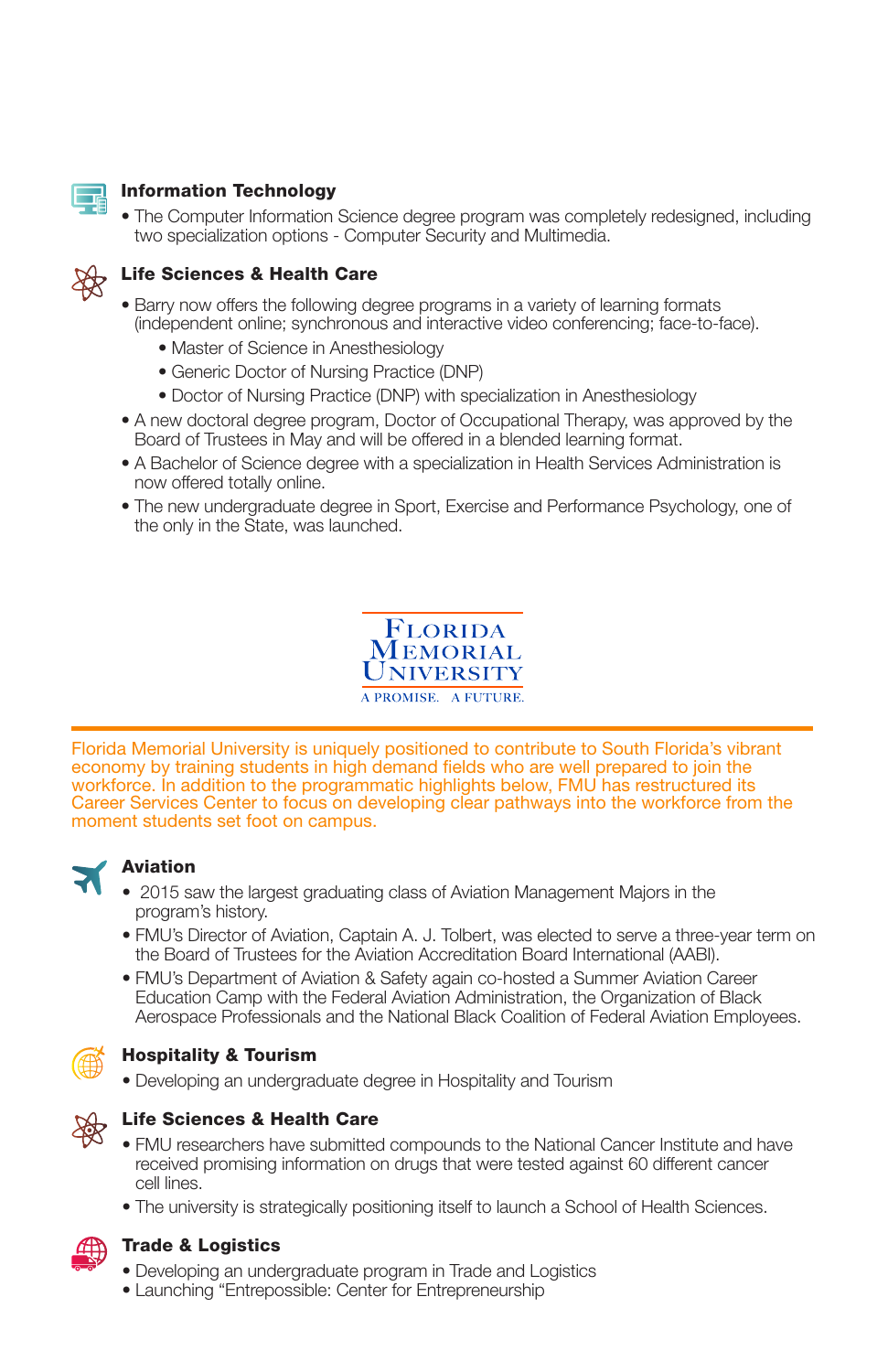

#### FIU is actively engaged in ensuring that our education aligns with the needs of local industry.

#### •**54,000** Fall 2014 Enrollment

•130,000 Students will graduate FIU in the next decade

- •148,000 Alumni live and work in South Florida
- •180 Bachelor's, master's and doctoral programs
- •Ranked 64th on Forbes' list of America's Best Employers
- **•Ranked 73rd on Times** Higher Education's list of top universities under 50 years old

### $\mathsf{\$}$

#### Banking & Finance

- 1300+ new employers registered and posted jobs with the FIU College of Business last year.
- 158 Fortune 500 companies recruited through the College of Business, a 26% increase over last year.
- A 45% increase in students selected for interviews.
- Online certificates in Health and Fitness Marketing, Import/Export and Supply Chain Management, Social Media and Digital Marketing Analytics added to FIU College of Business online offerings.



#### Creative Design

- All College of Architecture + The Arts (CARTA) degree programs have integrated internships, service learning, and/or study abroad opportunities.
- 87% of all Architecture graduates were employed full-time in Florida one year after graduation!
- The creation of a graduate health care design track in the School of Architecture was developed and externally funded.
- In response to industry demand, undergraduate and graduate degrees in Graphic Design, Object Design, and Animation/Digital Design have been added.
- FIU launched the Miami Creative City Research Initiative with Dr. Richard Florida.



#### Hospitality & Tourism

- FIU's Chaplin School offers undergraduate and graduate degrees in hospitality management which prepare students to design, develop and manage the customer experiences of the future.
- Food and Beverage Science Program: FIU's Chaplin School of Hospitality & Tourism Management is realizing its vision to become a global epicenter for food and beverage/ nutrition science.
- 100% of FIU's Chaplin School students receive hands-on experience through internships, jobs, consulting projects and mentorships.



#### Information Technology

- FIU's School of Computing and Information Sciences (SCIS) developed Tech Station, a \$3 million, 8,000 sq. ft technology hub for innovation, training and engagement.
- Multiple hackathons are held a year with strong industry participation.
- Courses in engineering entrepreneurship and industry sponsorship of senior capstone design projects
- Launched Spring 2015: An online Computer Engineering MS in Network Security
- Launching Fall 2015: An online MS in Cybersecurity



#### Trade & Logistics

- Launching Fall 2015: A fully online College of Business bachelor's in Logistics and Supply Chain Management
- Launching Spring 2016: A series of professional, non-credit certificates accessed via FIU online
- In development: An on-campus and online College of Business master's in Logistics and Supply Chain Management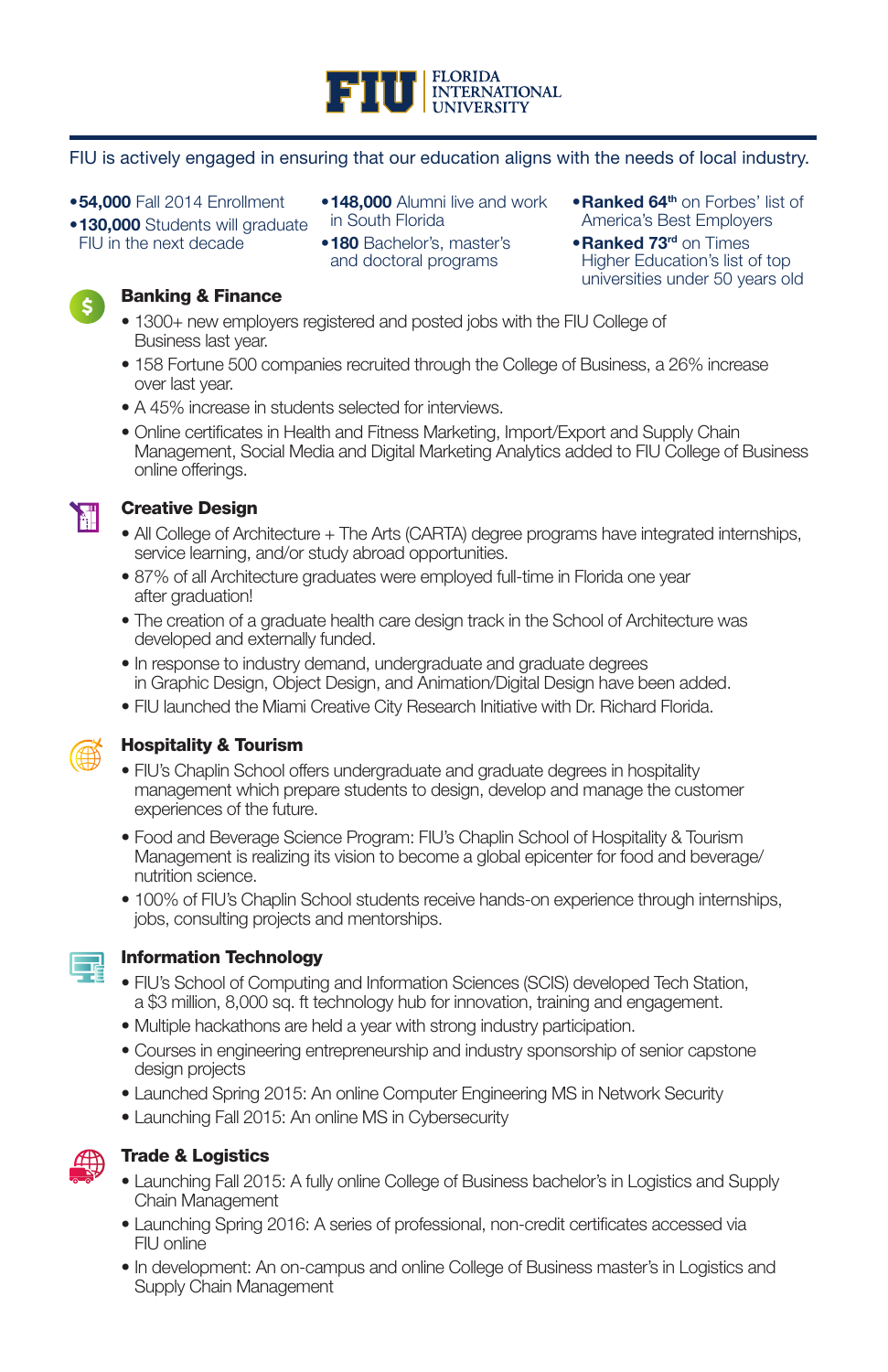

St. Thomas University has been actively engaged with leaders in targeted industries and has responded to workforce needs with seven new programs and four new concentrations.



#### Banking & Finance

- Launching Spring 2016: Undergraduate and graduate degrees in Cybersecurity Management with an endowed professorship
- Launching Fall 2015: Online graduate degree in International Business
- Launching Fall 2015: Online graduate degree in Global Entrepreneurship



#### Hospitality & Tourism

•Launching Spring 2016: DBA in Sports Administration in hospitality, tourism and sports-related activities



#### Information Technology

- Launched five fully online graduate education programs and an Ed.D. program
- Launched a graduate degree in Instructional Technology
- Launching Fall 2015: Undergraduate and graduate degrees in Cyber Security Management
- Launching Spring 2016: Graduate degree in Big Data Analytics



#### Life Sciences & Health Care

- Launching Fall 2015: New undergraduate and graduate degrees in Nursing
- Launching Fall 2015: New graduate degrees in Science Teaching
- Launching Fall 2015: Graduate Degree program in Cell and Molecular Biology



#### Trade & Logistics

• Launched undergraduate and graduate degrees in Supply Chain Management to address employment opportunities opening due to construction at The Port of Miami and the Panama Canal. The online program will be launching in Fall 2015.



80 SW 8th Street, Suite 2400 Miami, FL 33130 305.579.1300 • beaconcouncil.com